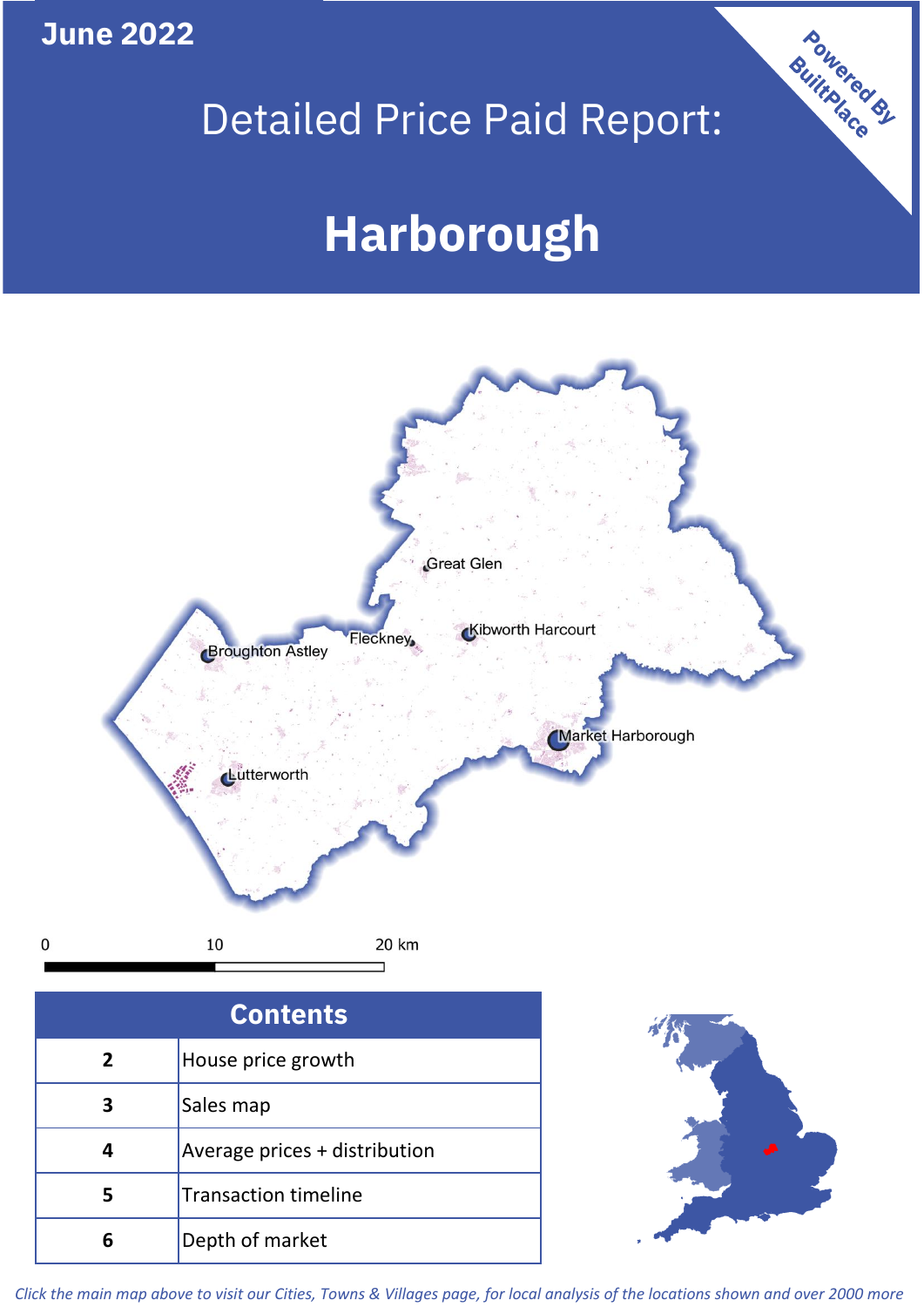#### **Headline Data**

|                     | <b>Current level</b> | 3 month  | <b>Annual</b> | 5 year | 10 year |
|---------------------|----------------------|----------|---------------|--------|---------|
| <b>House prices</b> | £374,599             | 3.8%     | 14.5%         | 44.3%  | 84.2%   |
| <b>Transactions</b> | 1,812                | $-14.5%$ | 0.8%          | 5.4%   | 58.4%   |

#### **House Price Growth (April 2022 data)**

#### *Annual Change in House Prices*



House prices in Harborough grew by 14.5% in the 12 months to April 2022 (based on 3-month smoothed data). By comparison national house prices grew by 10.7% and prices in the East Midlands grew by 11.6% over the same period.

Harborough house prices are now 69.0% above their previous peak in 2007, compared to +50.1% for the East Midlands and +52.9% across England.



#### *Year-To-Date Change in House Prices, December to April*

Local prices have grown by 5.5% in 2022 so far, compared to growth of 1.6% over the same period last year.

#### *Source: OS OpenData; UK House Price Index (Contains HM Land Registry data © Crown copyright)*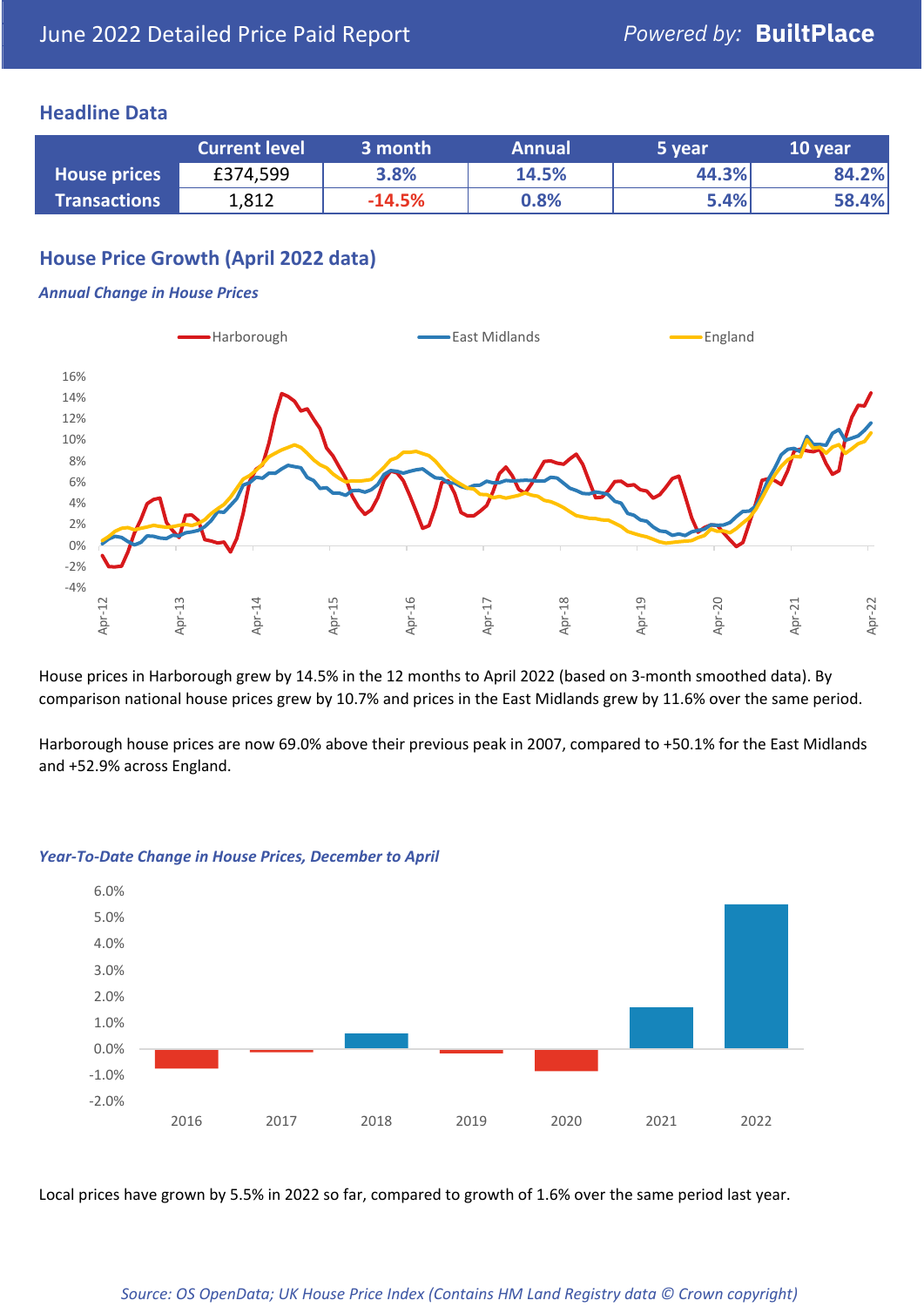### **House Price Map**

#### *12 months to April 2022*



*Each point is one postcode, coloured by the average value relative to all sales in this local authority (price bands are LA-specific quintiles).*

### **Map Key**

| Min      | <b>Max</b> |              |
|----------|------------|--------------|
| Up to    | £216,000   | 1st quintile |
| £216,000 | £270,000   | 2nd quintile |
| £270,000 | £341,000   | 3rd quintile |
| £341,000 | £443,000   | 4th quintile |
| £443,000 | and over   | 5th quintile |
|          |            |              |

*Source: OS OpenData; UK House Price Index (Contains HM Land Registry data © Crown copyright)*

0% Up to £216,000 *1st quintile / lowest 20%*

5th quintile / highest 20%

2nd quintile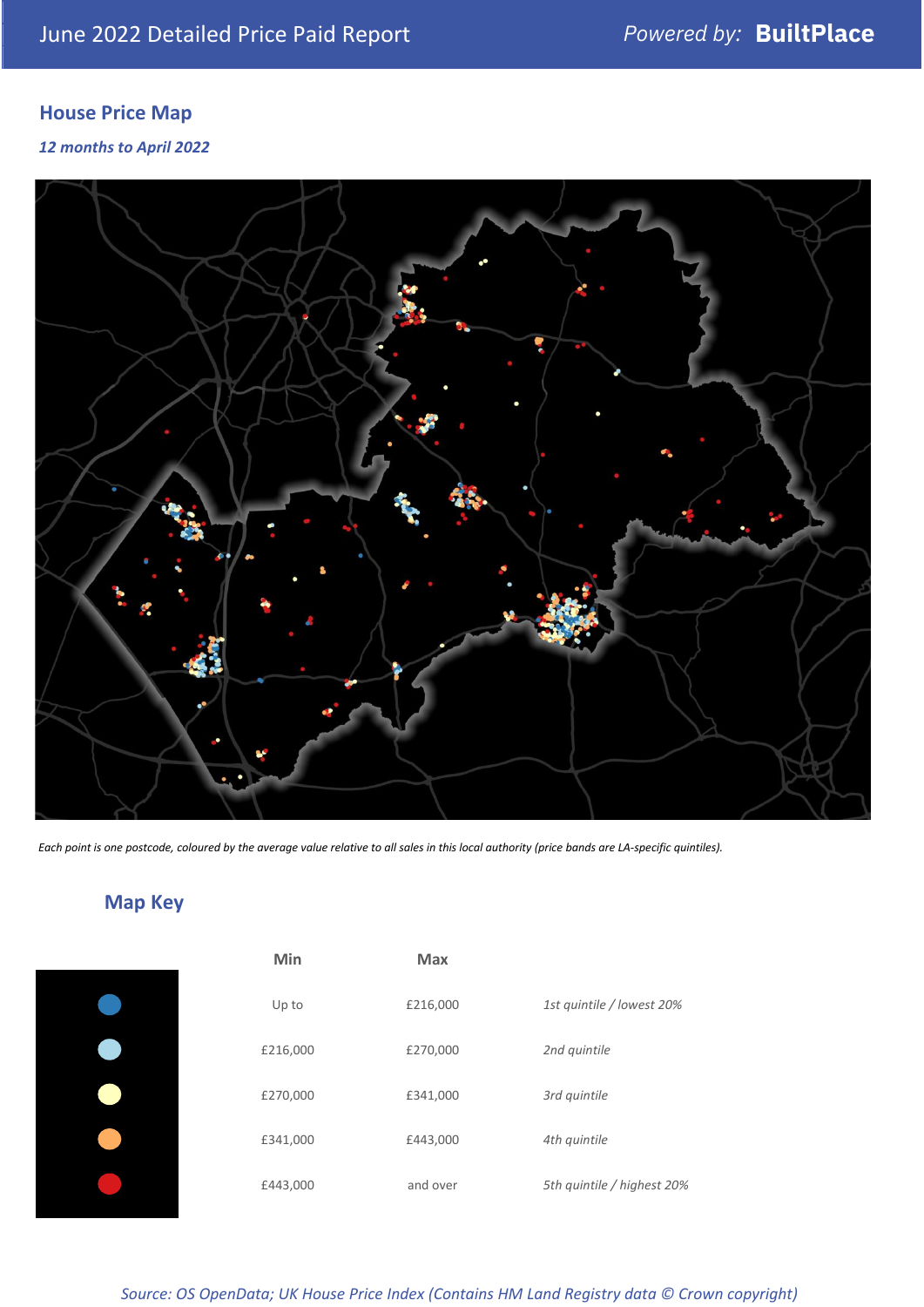### **Average House Price by Property Type**

#### *12 months to April 2022*



|                 | <b>New</b> | <b>Second hand</b> |  |  |
|-----------------|------------|--------------------|--|--|
| <b>Flat</b>     | £294,833   | £165,067           |  |  |
| <b>Terraced</b> | £177,207   | £232,893           |  |  |
| Semi-detached   | £231,143   | £272,863           |  |  |
| <b>Detached</b> | £443,631   | £458,851           |  |  |

#### **House Price Distribution by Year**

*All properties, by price band and calendar year (2020 = year to date)*

|                    | 1997 | 2002 | 2007 | 2012 | 2017 | 2019 | 2020 |
|--------------------|------|------|------|------|------|------|------|
| <b>Under £100k</b> | 76%  | 35%  | 4%   | 4%   | 2%   | 1%   | 2%   |
| £100-200k          | 21%  | 45%  | 46%  | 52%  | 26%  | 13%  | 12%  |
| E200-300k          | 2%   | 13%  | 28%  | 26%  | 35%  | 36%  | 40%  |
| £300-400k          | 0%   | 5%   | 12%  | 8%   | 22%  | 22%  | 21%  |
| £400-500k          | 0%   | 2%   | 5%   | 6%   | 8%   | 14%  | 12%  |
| <b>£500k-1m</b>    | 0%   | 1%   | 4%   | 4%   | 6%   | 13%  | 13%  |
| £1-2m              | 0%   | 0%   | 0%   | 0%   | 0%   | 1%   | 1%   |
| <b>Over £2m</b>    | 0%   | 0%   | 0%   | 0%   | 0%   | 0%   | 0%   |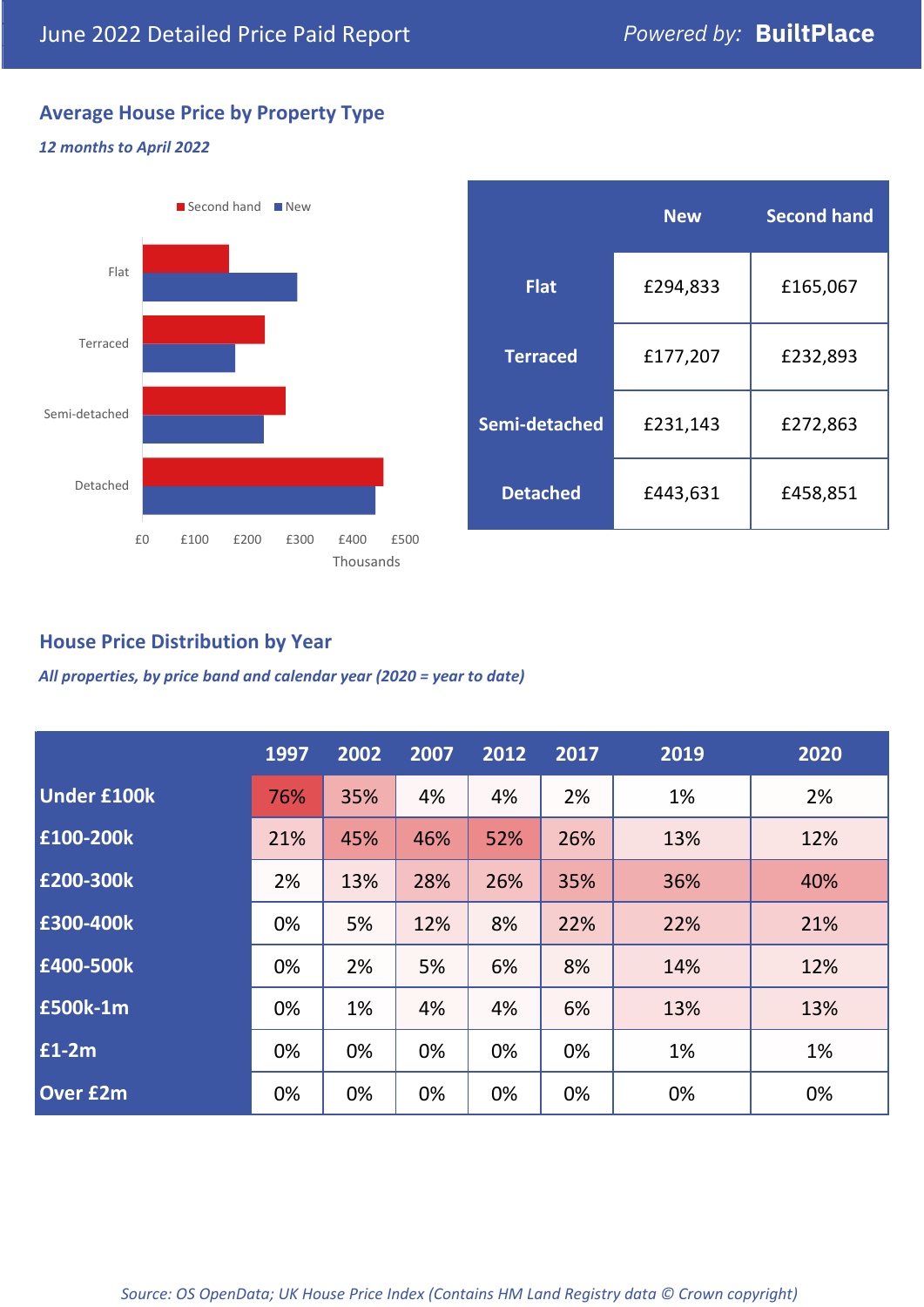#### **Transactions (February 2022 data)**

*Annual Transactions, Indexed (2001-05 average = 100)*



There were 1,812 transactions in Harborough during the 12 months to February 2022. This is 88% of the average from 2001-05 and suggests activity is below pre-downturn levels.

Transactions in Harborough have fallen by 7.6% since 2014, compared to changes of -8.0% for East Midlands and -7.7% for England.



#### *Cash and New Build Sales as % of Total, by Year*

*Note: The data on this page EXCLUDES transactions identified as transfers under a power of sale/repossessions, buy-to-lets (where they can be identified by a mortgage), and transfers to non-private individuals - i.e. it comprises only Land Registry 'A' data.*